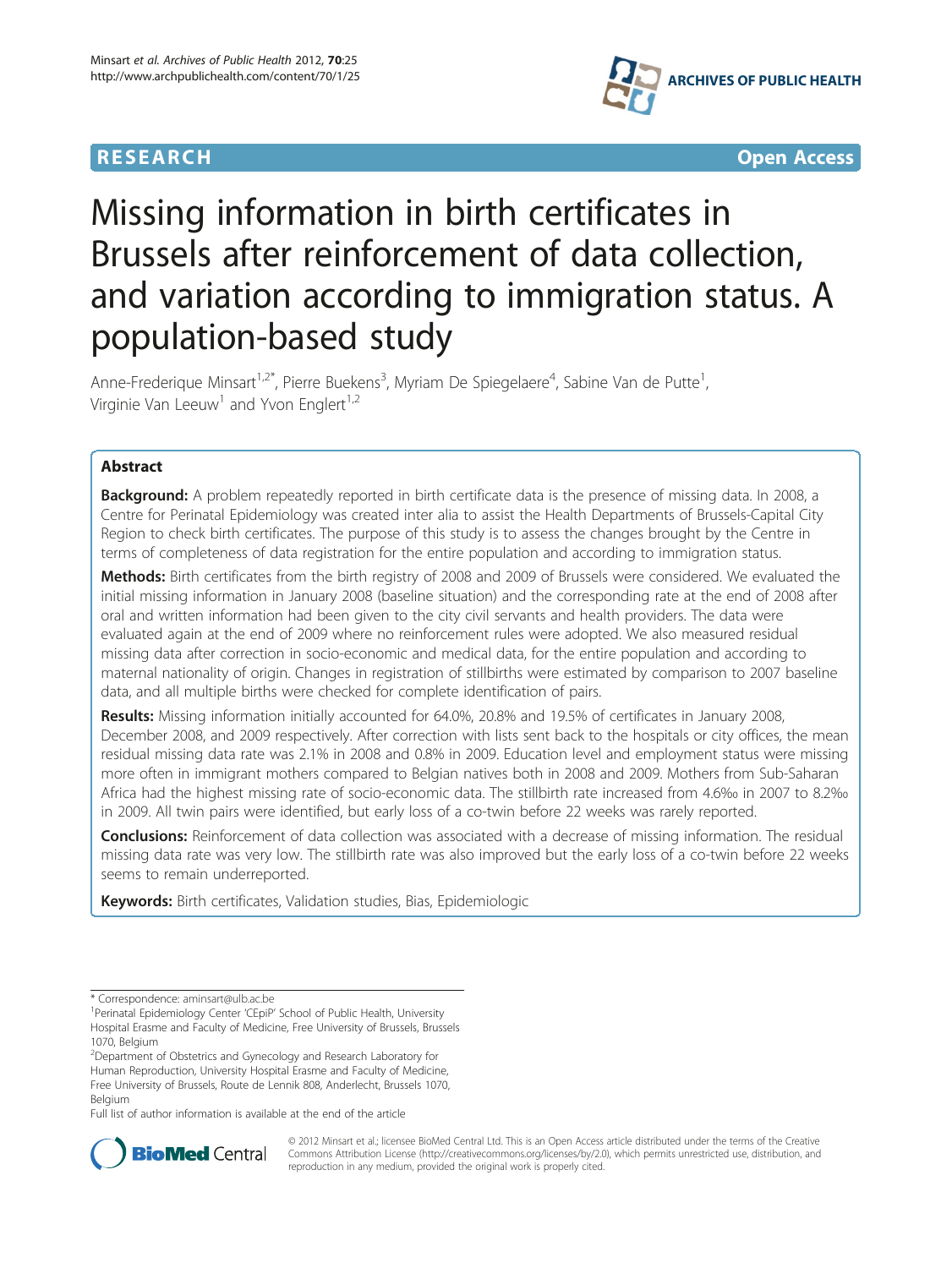# Background

Birth certificate data provide key information for caregivers, researchers, and policy makers to evaluate trends in pregnancy outcomes and in care being delivered to pregnant women on a population basis.

Little is known about how the completeness of birth certificate data varies by characteristics of the mother. Missing data have been found repeatedly in some circumstances, such as maternal social deprivation and low birthweight, and this suggests that the completeness may not be uniform across subgroups of the population of women [[1\]](#page-5-0). Few studies have concentrated on missing data in immigrant subgroups [[2\]](#page-5-0).

Another problem reported is the registration of stillbirths, as registration rules and practices may vary among countries [\[3,4](#page-5-0)] and maternity wards within the same country [[3](#page-5-0)]. Many fetal deaths between 20 and 28 weeks might go unreported [\[5,6](#page-5-0)]. Stillbirth prevention is closely linked with prevention of neonatal deaths, and knowledge of causes could contribute to find solutions for prevention [\[7](#page-5-0)]. Besides the assessment of individual live and stillbirth certificates, methodological management of multiple births certificates is of great importance. Birth and death certificates classify individuals as twins or higher order multiples, but do not identify pairs [\[8\]](#page-5-0).

More studies on efforts to implement continuous quality improvement initiatives are required [\[9,10](#page-5-0)]. It has been suggested that reliability of birth certificate data may be facilitated by education of medical and nonmedical personnel involved in the birth certificate data collection and by the use of electronic systems to edit inconsistencies in the data prior to record acceptance as well as feedback to hospitals on reported data [\[11](#page-5-0)]. In 2008, a Centre for Perinatal Epidemiology was raised inter alia to assist the Health Departments of the Brussels Capital City Region to gather and check birth certificates and give feedback to maternity wards and city offices. The purpose of this article is to assess the changes brought by the Centre regarding completeness of data, taking into account the immigrant status of the mother.

## Methods

The birth register includes birth certificates of all live births and stillbirths from 500 grams or 22 weeks' gestation of the 13 maternities of Brussels. The coverage of the register is also including births to women staying in Belgium illegally and asylum seekers and planned and unplanned home births. Totally, 23,375 live births and 197 stillbirths were registered in 2008, 24,157 and 226 respectively in 2009.

Neonatal, maternal, socio-economic, and medical forms are automatically linked with an identical file number. Hospitals and health workers are responsible for reporting all stillborn and live born babies on dedicated

paper sheets. Medical data are registered by midwives and gynaecologists implicated in the index birth, and socio-economic data are filled with the parents at the civil registration service within 15 days of the birth. The register is anonymous and publicly available, and was accessed with permission from the Commission for the Protection of Privacy, the Brussels Health Observatory and the Health Department of the French Community of Belgium.

The Centre for Perinatal Epidemiology is ran by midwives, gynaecologists, epidemiologists, and paediatricians, and it is supervised by epidemiologists from the Health Departments of Brussels-Capital city region. The Centre has implemented several procedures intending to inform caregivers about the necessity to produce accurate data. Postal reminders were sent to all gynaecologists and midwives in 2008 with definition of each item figuring on the birth certificate, and chief-midwives were all met once a month in 2008 to ensure follow-up. Clear recommendations regarding the mandatory registration of stillbirths after 22 weeks of gestation or weighing ≥500 g were made. Maternity wards were asked to notify if an early loss (before 22 weeks) of one twin had occurred in a multiple gestation. City civil servants received written information and recommendations regarding socio-demographic data registration. Attendants of the Centre were reachable by means of telephone calls for all questions regarding the certificates. Trained administrative workers encode social and medical characteristics from all live births occurring in Brussels, except births from two maternities whose medical data are encoded by the Flemish Community, accounting for 3694 births in 2008 and 2343 in 2009. After encoding data, a monthly visual check of all variables is performed to detect typing errors. Seemingly incorrect information (extreme or implausible values with likelihood of being data errors) or missing data are also routinely detected by the use of electronic systems and an error listing is sent back to the hospitals or city offices for correction.

Multiple gestations were ascertained on the basis of the notification of a multiple pregnancy by health workers on the birth certificate, coupled with infant's birth date, parents' birth date and socio-economic characteristics, delivery site, gestational age, and pregnancy complications. If a difference was noted, additional information was required from the maternity. Similar infant's and parents' birth date were also checked to exclude missing notification of a twin birth.

Stillbirth certificates are managed differently as these certificates are encoded by trained nurses in another regional Centre, sent back electronically to our database, and checked on a yearly basis by our Centre.

All data are analyzed and an annual individual perinatal report is sent back to maternity wards and city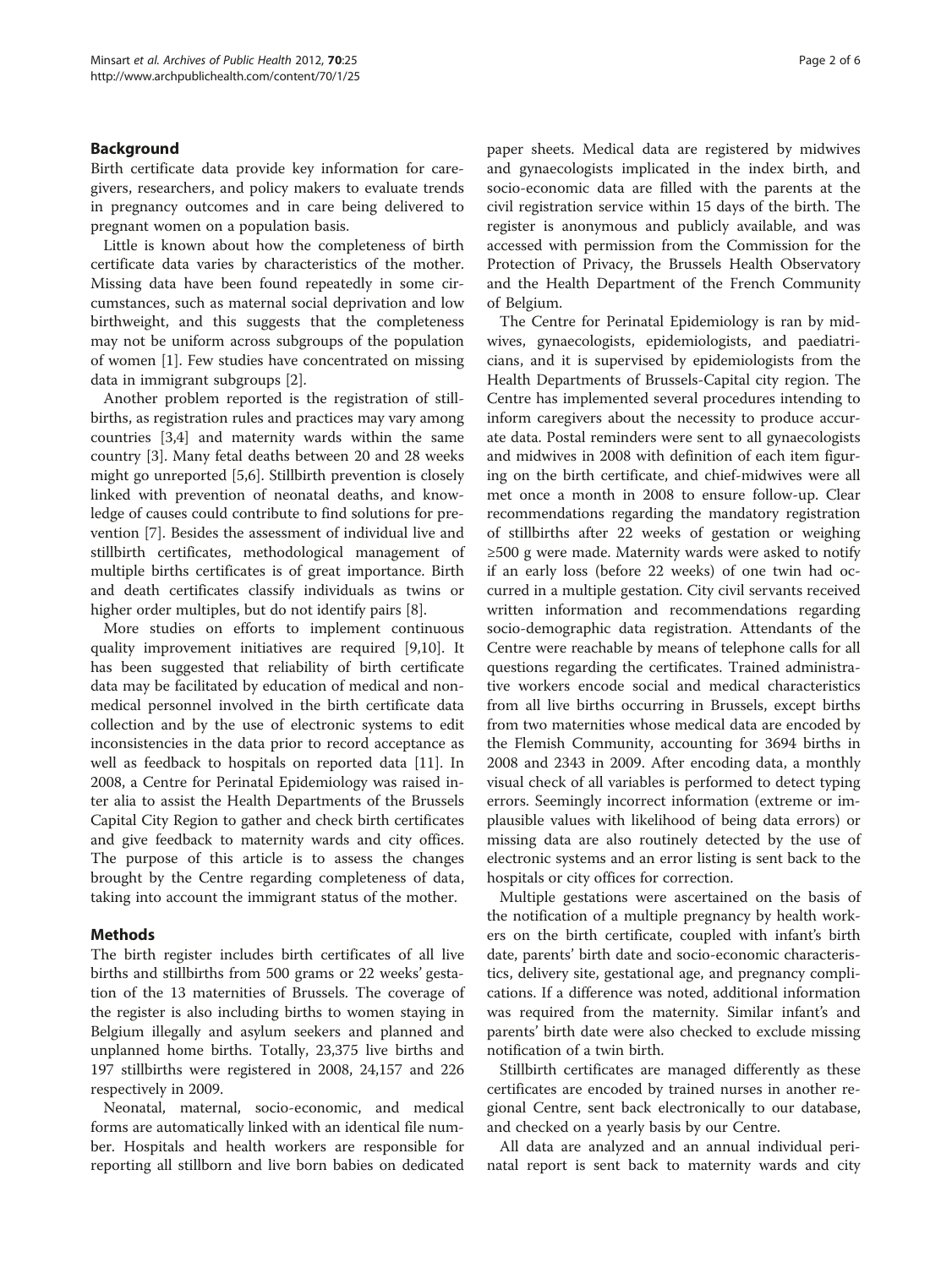offices together with a full report including all deliveries in the city.

Data assessment and quality improvement are to be seen in two different ways: in terms of initial evaluation of the certificate (before correction) and at the end of the entire process.

We first evaluated the initial missing information rate in live birth certificates in January 2008 (baseline situation) and the corresponding rate at the end of 2008 after complete information had been given to the city civil servants and midwives and gynaecologists. The data were evaluated again at the end of 2009 where no reinforcement rules were adopted. The residual missing data rates after correction in 2008 and 2009 were also compared.

Mother's origin was defined based on her nationality at birth. Non-Belgian were compared to Belgian natives (34.8%), and six immigrant subgroups were identified and compared to Belgian natives: Eastern Europe (8.9% of all births): Albania, Bulgaria, Czech Republic, Hungary, Poland, Romania, Slovakia, the former Soviet republics, and the former Yugoslavia; Former 15- European Union member countries (12.5%); Maghreb (22.5%): Algeria, Morocco, and Tunisia; South-East Asia (2.4%); Sub-Saharan Africa (9.3%); Turkey (3.9%). Stillbirths' certificates are encoded in another regional Centre, and the completeness of certificates was therefore only assessed in live births.

The stillbirth rate for deliveries in Brussels in 2007 was 4.7‰ (110/23170) (unpublished data), from which 22.8% were <28 weeks (baseline situation) [\[12](#page-5-0)]. Stillbirth rates were calculated in 2008 and 2009 and compared with the previous data.

Multiple gestations rates were calculated in 2008 and 2009.

Differences between groups were compared by chisquare analyses. A significance level of 0.05 was used in all statistical tests. Statistical calculations were undertaken using the STATA software (version 10.0, College Station, Texas, USA).

# Results

# Missing information

Total initial missing information and suspected inconsistencies sent back to maternities and city civil servants initially accounted for 64.0% (1826 out of 2852 certificates received) and 20.8% (728/3506) and 19.5% (544/2792) in January 2008 and December 2008 and 2009 respectively  $(p$ -value = 0.22 between December 2008 and 2009). Denominators are not strictly similar due to time variations in certificates transmission by all maternities or city offices (e.g., certificates transmitted at the end of January might not comprise all births of January).

Residual missing data rates are summarized in Table [1](#page-3-0). After correction with lists sent back to maternities or city offices, the residual missing data rate per variable in maternal and perinatal data was 2.1% in 2008 (range: 0.0-15.5%) and 0.8% (range: 0.0-10.5%) in 2009 (p-value  $< 0.001$ ).

Fathers' characteristics were also assessed after excluding certificates where the mother declared to live alone and the father was not declared at birth, and the residual missing data rate per variable in paternal, maternal, and infant data was  $2.4\%$  in 2008 and 0.9% in 2009 (p-value  $< 0.001$ ).

In women with nationality at birth different than Belgian, some administrative data were significantly more absent in 2008: cohabitation and marital status, maternal educational level, employment status and type of work, as well as father's characteristics. Medical data were uniformly distributed except for parity, admission to neonatal unit, respiratory assistance, and the date of the last delivery (data not shown). In 2009 differences persisted for the date of the last delivery, maternal educational level, employment status and type of work, and father's educational level (Table [2](#page-4-0)). When taking into account specific area of origin, medical and socio-economic characteristics were more frequently missing for women from Sub-Saharan Africa.

## Stillbirths registration

In total, 197 stillbirths were collected in 2008: 8.4‰ of all births (ranging from 1.9 to 18.9‰ according to the maternity) and 226 in 2009: 9.3‰ of all births (range: 4.7- 24.0‰), compared to 110 in 2007 (4.7‰, p-value < 0.001); 50.8% stillbirths were <28 weeks in 2008 and 52.4% in 2009.

## Identification of multiple births

All pairs or triplets have been identified in 2008 and 2009. In some multiple pregnancies, the second birth occurred more than 24 hours after the first birth: 2 in 2008, and 2 in 2009, resulting in different birth data. Only 2 multiple births were reported as comprising one infant and one fetal demise before 22 weeks in 2008 (2/444, 0.5%) as well as in 2009 (2/529, 0.4%).

# **Discussion**

We have shown that reinforcement of data collection was associated with a decrease of the return rate of correction lists to maternities and city offices and a decrease of the residual missing data rate in live birth certificates.

A previous study had reported reductions in the query rate (the percentage of records with missing or apparently mistaken information that generated queries to hospitals) after introduction of electronic checks [\[13](#page-5-0)],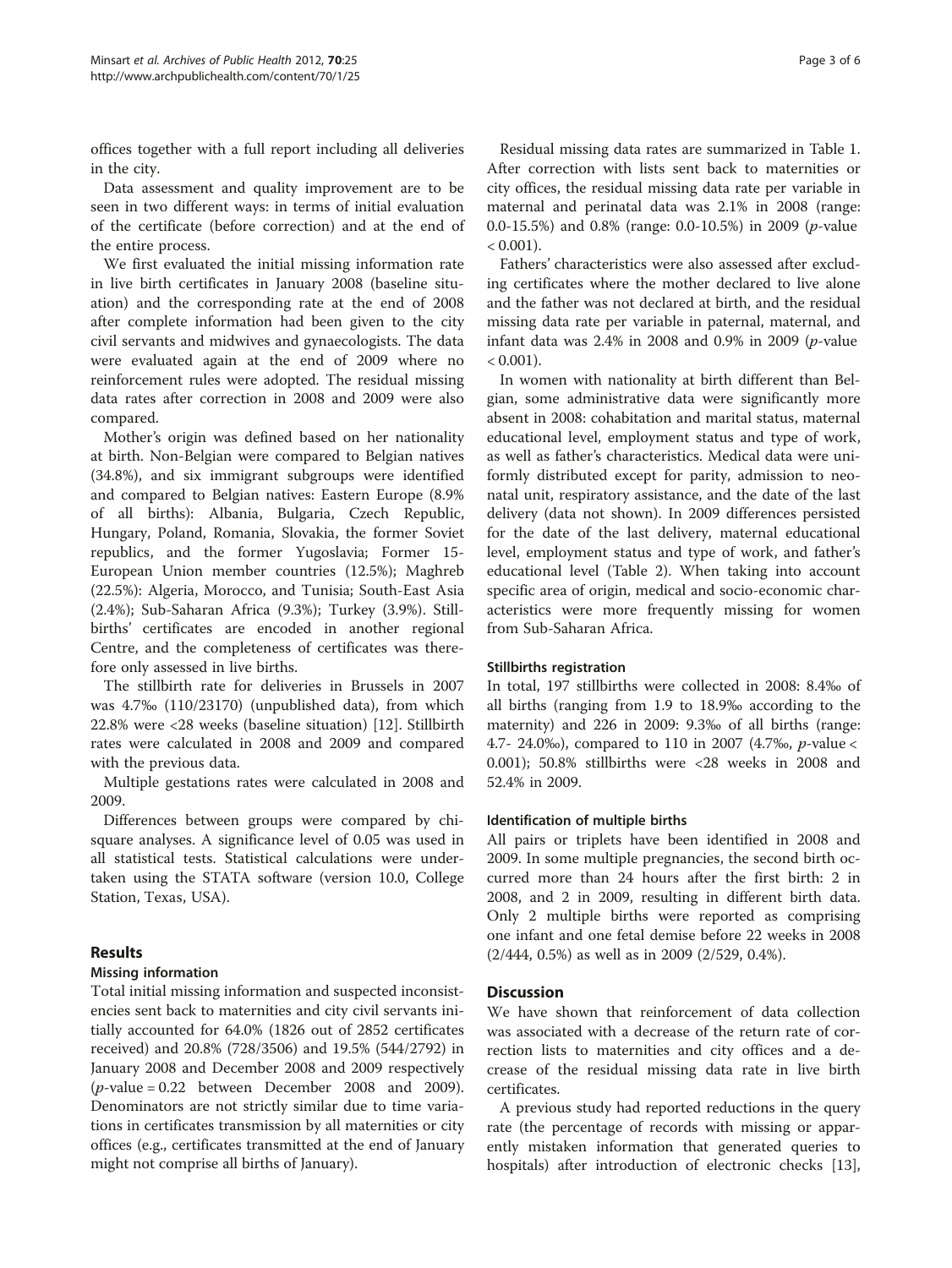<span id="page-3-0"></span>Table 1 Residual missing data after correction in Brussels birth certificates in 2008 and 2009

| Variable                             | % missing data in<br>$2008 (N = 23375)$ | % missing data in<br>$2009 (N = 24157)$ |  |  |  |  |  |  |  |
|--------------------------------------|-----------------------------------------|-----------------------------------------|--|--|--|--|--|--|--|
| Pregnancy and infant characteristics |                                         |                                         |  |  |  |  |  |  |  |
| Date of birth                        | 0.00                                    | 0.00                                    |  |  |  |  |  |  |  |
| Sex                                  | 0.02                                    | 0.00                                    |  |  |  |  |  |  |  |
| Plurality and birth order            | 0.00                                    | 0.00                                    |  |  |  |  |  |  |  |
| Presentation                         | 0.44                                    | 0.19                                    |  |  |  |  |  |  |  |
| Induction                            | 0.22                                    | 0.09                                    |  |  |  |  |  |  |  |
| Mode of delivery                     | 0.00                                    | 0.12                                    |  |  |  |  |  |  |  |
| Gestational age                      | 0.28                                    | 0.28                                    |  |  |  |  |  |  |  |
| Birthweight                          | 0.18                                    | 0.24                                    |  |  |  |  |  |  |  |
| Respiratory assistance               | 15.50                                   | 0.37                                    |  |  |  |  |  |  |  |
| 1 minute Apgar score                 | 0.26                                    | 0.35                                    |  |  |  |  |  |  |  |
| 5 minute Apgar score                 | 0.27                                    | 0.36                                    |  |  |  |  |  |  |  |
| Transfer to NICU                     | 15.50                                   | 0.94                                    |  |  |  |  |  |  |  |
| Parity                               | 0.74                                    | 0.12                                    |  |  |  |  |  |  |  |
| Date of the last delivery            | 10.15                                   | 10.54                                   |  |  |  |  |  |  |  |
| Hypertension                         | 0.00                                    | 0.00                                    |  |  |  |  |  |  |  |
| Diabetes                             | 0.00                                    | 0.00                                    |  |  |  |  |  |  |  |
| Birth defect                         | 0.03                                    | 0.26                                    |  |  |  |  |  |  |  |
| Place of delivery                    | 0.00                                    | 0.00                                    |  |  |  |  |  |  |  |
| Type of maternity                    | 0.00                                    | 0.00                                    |  |  |  |  |  |  |  |
| <b>Mother characteristics</b>        |                                         |                                         |  |  |  |  |  |  |  |
| Birth date                           | 0.05                                    | 0.00                                    |  |  |  |  |  |  |  |
| Educational level                    | 9.48                                    | 6.46                                    |  |  |  |  |  |  |  |
| Employment status                    | 1.06                                    | 0.90                                    |  |  |  |  |  |  |  |
| Type of work                         | 1.45                                    | 1.27                                    |  |  |  |  |  |  |  |
| Original nationality                 | 2.56                                    | 0.02                                    |  |  |  |  |  |  |  |
| Present nationality                  | 0.07                                    | 0.01                                    |  |  |  |  |  |  |  |
| Cohabitation status                  | 0.55                                    | 0.26                                    |  |  |  |  |  |  |  |
| Marital status                       | 0.15                                    | 0.11                                    |  |  |  |  |  |  |  |
| Date of marriage                     | 0.40                                    | 0.12                                    |  |  |  |  |  |  |  |
| Residence                            | 0.09                                    | 0.00                                    |  |  |  |  |  |  |  |
| <b>Father characteristics</b>        |                                         |                                         |  |  |  |  |  |  |  |
| Birth date                           | 1.18                                    | 0.71                                    |  |  |  |  |  |  |  |
| Educational level                    | 7.57                                    | 5.63                                    |  |  |  |  |  |  |  |
| Employment status                    | 1.96                                    | 1.37                                    |  |  |  |  |  |  |  |
| Type of work                         | 1.88                                    | 1.43                                    |  |  |  |  |  |  |  |
| Original nationality                 | 10.70                                   | 0.77                                    |  |  |  |  |  |  |  |
| Present nationality                  | 1.44                                    | 0.74                                    |  |  |  |  |  |  |  |

NICU, Neonatal Intensive Care Unit.

and a recent review has suggested that the return rate could be used as a target for evaluation and improvement [[1\]](#page-5-0). The need for a strong relationship between researchers, staff in hospitals, and public health data agencies to support continuous data quality improvement activities has been highlighted before [[9,10,14\]](#page-5-0). Data manager can involve hospitals in recognizing the value of having the data accurately represent the hospital and the population they serve [\[1\]](#page-5-0). The Centre is overcoming this by giving an annual individual report to all maternity wards including all reported obstetrical and neonatal events and risk factors related to their population.

The residual missing data rate is low for most variables, as the missing rate of socio-economic variables is above 10% in many European registries [\[4,15](#page-5-0)-[17\]](#page-5-0). There were significant improvements in the registration of respiratory assistance and admission to neonatal intensive care unit between 2008 and 2009, which can be explained both by the information provided to health workers and correction lists, as these variables are reported in the delivery file. Information about the date of the last delivery showed no improvement, and a possible explanation is that this information is most of time lacking in the delivery file and it is unlikely that this variable is corrected with means of correction lists. The registration of education was also improved. This improvement is especially due to the information provided to city civil servants, as this variable is obtained from the parents at birth, and is usually not registered by city registration services, limiting the probability of correction by means of correction lists. Conversely, nationality is registered by city registration services and can be obtained by means of correction lists, except in the particular cases of women in illegal residency, for which registration of data at birth is crucial. Missing data rate varies according to immigration status with a clear directional pattern across data elements toward more missing data for immigrant women. Similarly, a Belgian study in the 1980s had found a higher proportion of unknown last menstrual period in perinatal forms from North African mothers [\[18](#page-5-0)]. This might indicate difficulties in gathering social data such as information regarding education when schooling has been conducted abroad in a different educational system or language difficulties, and illegal residents might also be less likely to provide information to civil officers. A recent study has observed that underreporting of adverse birth outcomes, risk factors, and obstetric procedures was associated strongly with the lack of English-language proficiency [[2\]](#page-5-0). However Sub-Saharan mothers in Belgium originate mostly from the Democratic Republic of the Congo (DRC), Rwanda, and Burundi, and they have higher rates of missing data despite their usual ability to speak French. This underscores the importance of considering and documenting potential influences on data quality when birth certificate data are used for obstetric and perinatal research. Caution is necessary when discussing both parents' education level and date of the last delivery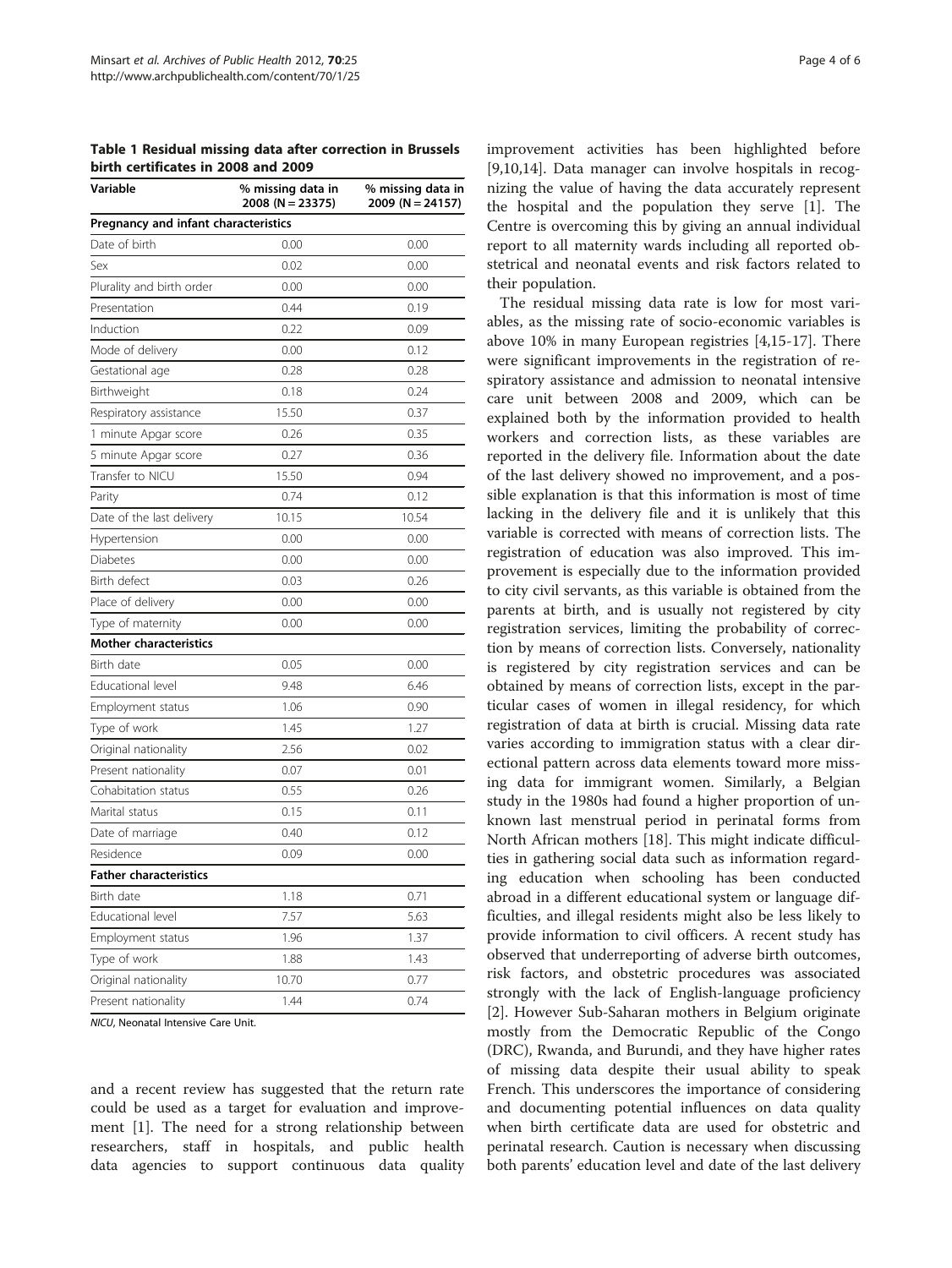| Variable                             | % missing data |             |         |                    |                       |               |                 |  |
|--------------------------------------|----------------|-------------|---------|--------------------|-----------------------|---------------|-----------------|--|
|                                      | <b>Belgian</b> | <b>EU15</b> | Maghreb | Sub-Saharan Africa | <b>Eastern Europe</b> | <b>Turkey</b> | South-East Asia |  |
| Pregnancy and infant characteristics |                |             |         |                    |                       |               |                 |  |
| Transfer to NICU                     | 1.03           | 0.81        | 0.79    | 1.07               | 0.93                  | 0.82          | 1.19            |  |
| Date of the last delivery            | 8.12           | 10.87       | 10.71   | 13.02              | 12.35                 | 14.38         | 10.32           |  |
| <b>Mother characteristics</b>        |                |             |         |                    |                       |               |                 |  |
| Educational level                    | 3.81           | 4.88        | 8.09    | 9.83               | 9.44                  | 6.65          | 7.85            |  |
| Employment status                    | 0.52           | 0.90        | 0.98    | 1.32               | 1.19                  | 0.72          | 0.51            |  |
| Type of work                         | 0.75           | 1.26        | 1.56    | 1.84               | 1.50                  | 1.02          | 1.54            |  |
| <b>Father characteristics</b>        |                |             |         |                    |                       |               |                 |  |
| Birth date                           | 0.67           | 0.44        | 0.45    | 1.64               | 0.88                  | 0.32          | 1.24            |  |
| Educational level                    | 4.36           | 4.36        | 6.64    | 7.91               | 6.69                  | 5.99          | 7.10            |  |
| Employment status                    | 1.15           | 1.07        | 1.21    | 2.49               | 1.56                  | 0.95          | 1.42            |  |
| Type of work                         | 1.22           | 1.14        | 1.03    | 3.04               | 1.71                  | 0.84          | 1.78            |  |
| Original nationality                 | 0.77           | 0.44        | 0.47    | 1.64               | 1.03                  | 0.32          | 1.07            |  |
| Present nationality                  | 0.73           | 0.44        | 0.49    | 1.59               | 0.93                  | 0.32          | 1.24            |  |

<span id="page-4-0"></span>Table 2 Residual missing data after correction according to maternal origin in Brussels birth certificates in 2009

Analyses were performed if missing rate exceeded 0.5%. Comparison group was Belgian women. In bold: differences statistically significant with a p-value <0.001. Not in bold: not statistically significant at a significance level of 0.05.

NICU, neonatal Intensive Care Unit; EU15, Former 15-European Union member countries.

in the present series. However, the residual missing data rate is very low.

In Belgium, fetal death reporting is required by law for all pregnancy losses occurring with a fetal weight of at least 500 g or at 22 weeks or more [\[3](#page-5-0)]. It has been observed previously that the decision to declare or not to declare rests mainly with the birth attendant, his/her knowledge of the definitions, and, for very preterm births, on his/her confidence in their chances of survival, and social and cultural considerations [\[3](#page-5-0),[6](#page-5-0)], and many fetal deaths may go unreported [\[5,6,19](#page-5-0)]. Efforts have been made to inform birth attendants, and the registration seems to be improved compared to 2007.

In a recent twin study where ascertainment was made from the earliest antenatal scan on which a multiple pregnancy was detected, there was loss of a conceptus at 16 weeks gestation in 4.3% and between 16-24 weeks in 0.5% of twin pregnancies, and 4.8% of twin conceptions were thus wrongly classified at delivery as singleton live or stillbirths [\[20,21\]](#page-5-0). Our results (0.5% of early loss of a co-twin in 2008 and 0.4% in 2009) are far from these estimates. A recent study comparing birth certificates with hospital discharge abstracts in Flanders has shown slight differences with higher twins rates in discharge abstracts (2.0 versus 1.6% in 2004), suggesting that the latter could be more complete regarding early losses [[22\]](#page-5-0). Financial incentives could prompt hospitals to maximize the coding of complications, although it is not possible to know the extent of these differences [[1,22\]](#page-5-0). Fetal death in a multiple gestation has clinical implications for a surviving co-conceptus, such as preterm birth and cerebral impairment, and failure to

register an early death in a multiple gestation may have statistical repercussions [[20](#page-5-0),[21](#page-5-0)].

## Conclusions

The findings from this study indicate that reinforcement of data collection was associated with a decrease of the initial missing information and the residual missing data rate in live birth certificates. Missing data rate is not uniform across all births and higher for immigrant mothers. However, the residual missing data rate is very low. Fetal death reporting has also been improved when compared to previous data. Finally, the early loss of a co-twin before 22 weeks seems to remain underreported.

Additional studies are necessary to further explore missing information findings in the stillbirth certificates, and a long-term evaluation of the registration of stillbirths is needed.

#### Competing interests

The authors declare that they have no competing interests.

#### Authors' contributions

AFM participated in gathering and correcting the database and drafted the manuscript. PB participated in the design of the study and helped to draft the manuscript. MD participated in gathering and correcting the database and revising the manuscript. VVL participated in gathering and correcting the database and revising the manuscript. SVD participated in gathering and correcting the database and revising the manuscript. YE participated in the design of the study and participated in gathering and correcting the database and helped to draft the manuscript. All authors read and approved the final manuscript.

#### Acknowledgments

We thank Tara Nicole Brown for her help in preparing the manuscript. We thank the Brussels Health Observatory for their help in gathering the databases, and N. Di Benedetto, F. Bercha, and K. El Morabit for their useful corrections.